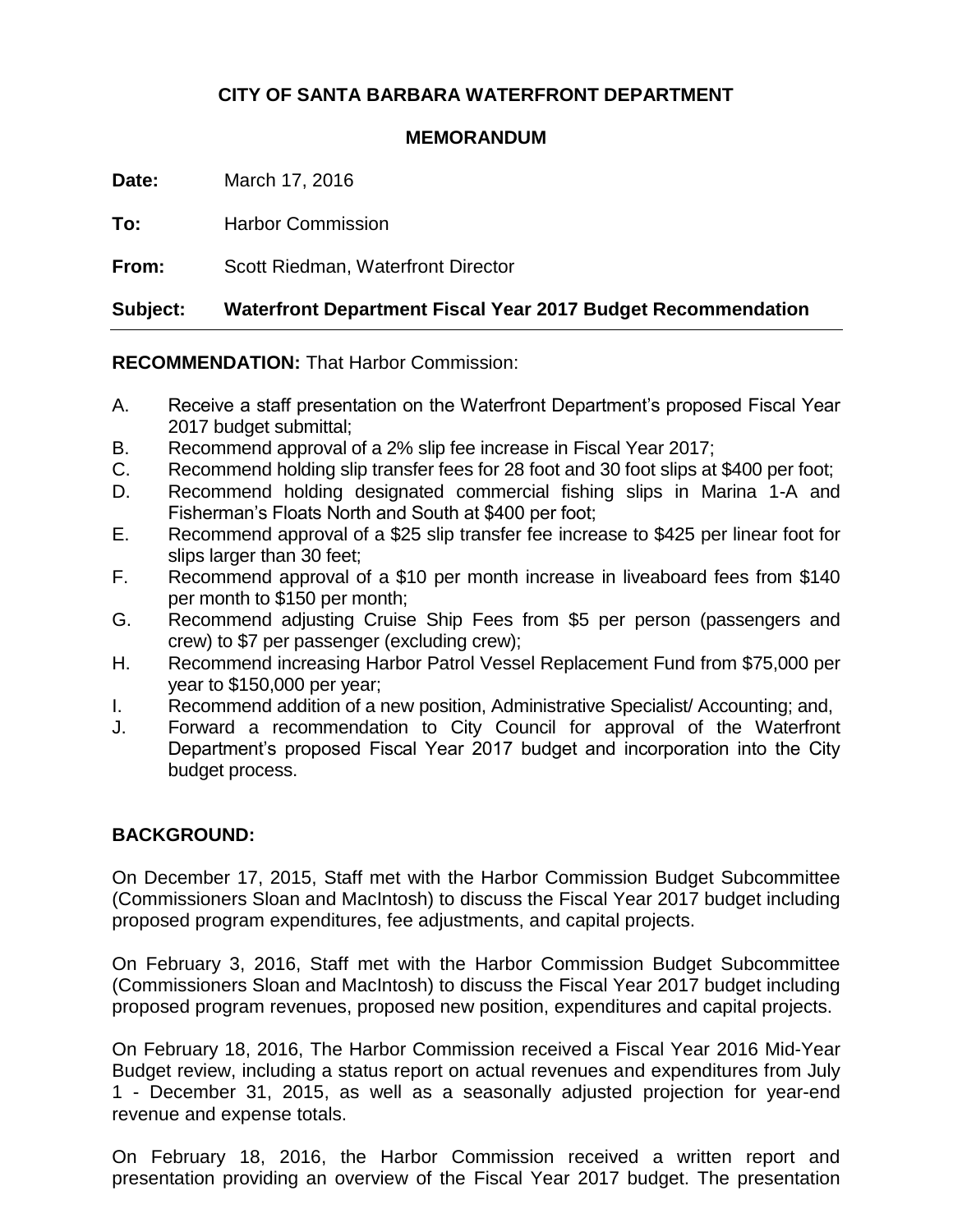Waterfront Department Fiscal Year 2017 Budget Recommendation March 17, 2016 Page 2

included information on revenue and expenditure projections, funding sources for the department's capital projects, proposed fee adjustments, and approved capital projects for Fiscal Year 2017.

On March 3, 2016, Department staff reviewed the draft budget with the City Administrator and Finance Department staff.

### **Significant Issues Affecting FY 2017 Budget**

For the most part, the FY 2017 budget will include moderate adjustments in the overall projected revenues and will remain mostly status quo on expenditures. Overall, revenues are projected to climb by 2% over FY 2016 projected revenues and expenditures are expected to increase by 2.5%. The presence of cruise ships making port calls in Santa Barbara will continue to be an important revenue source for the Waterfront Department and its Property Management program.

An increase in employee salaries due to new labor agreements will increase that line item by 3% and benefit expenditures will see a nearly 4% increase in FY 2017. In addition, the Department has received approval to add a new employee in FY 2017. The position will be an Administrative Specialist with an accounting emphasis and is discussed later in this report under *Proposed Staffing Changes.* These new costs are accounted for in the budget proposal.

#### **DISCUSSION:**

As an Enterprise Fund, the Waterfront Department does not receive tax revenue as is the case with City General Fund Departments. Instead, the Department is entirely dependent on lease rents and user fees to maintain the operating budget and emergency and capital development reserves at required levels.

#### **Revenue Assumptions for FY 2017**

As stated earlier, at the February 18 Harbor Commission meeting, staff presented the FY 2016 mid-year budget review including seasonally adjusted year-end revenue projections and an overview of the FY 2017 budget. The presentation included information on the current fiscal year, revenue and expenditure projections for FY 2017, funding sources for the department's capital projects, and approved capital projects. Since that time, the FY 2016 revenue projections have been adjusted to more accurately align with the 3-year revenue trend. Proposed revenues for FY 2017 appear in Table 1, below. Overall, staff is proposing a 2% increase (274,567) in revenues over the FY 2016 projected revenue amounts.

Property Management: Property Management revenues look to remain solid and continue to grow in FY 2017 and are projected to increase by a conservative 2%.

Financial Management: These figures are provided by the Finance Department and it is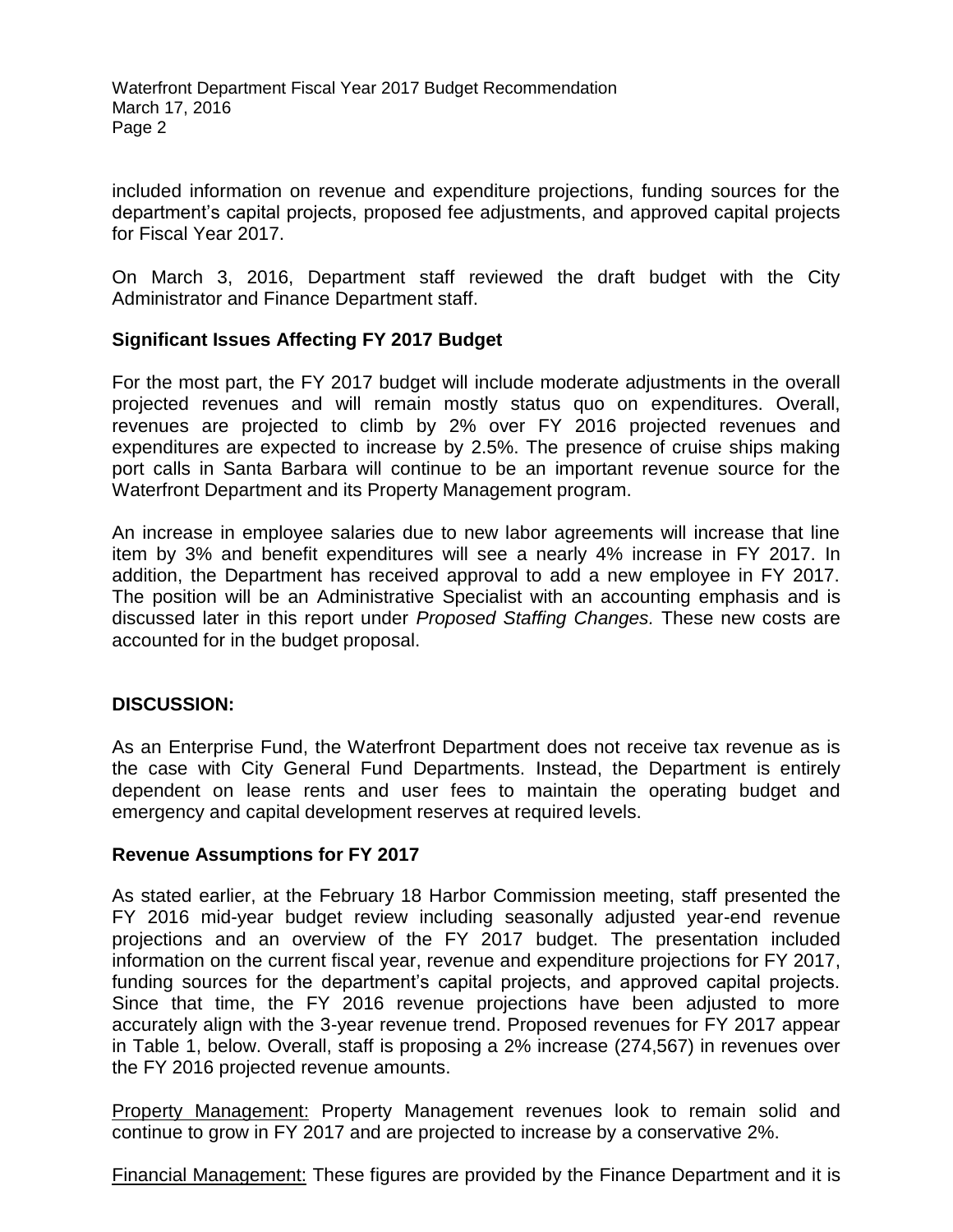Waterfront Department Fiscal Year 2017 Budget Recommendation March 17, 2016 Page 3

anticipated that the Department will see a slight decrease in interest income of about \$300 for FY 2017.

Parking Services: Parking revenues are expected to continue to increase in FY 2017 by an estimated 1% as the Waterfront continues to remain a significant draw for residents and visitors even with the continued construction on lower State Street.

Marina Management: Marina Management is projected to continue to post solid revenues and a 3% increase is projected for FY 2017.

|                             | <b>FY 16</b>      |             | <b>FY 17</b>    |               |             |
|-----------------------------|-------------------|-------------|-----------------|---------------|-------------|
|                             | <b>Projection</b> |             | <b>Proposed</b> |               | % Change    |
| Program                     |                   | (July-June) |                 | <b>Budget</b> | FY 16 to 17 |
| <b>Property Management</b>  |                   | 5,630,854   | \$              | 5,718,500     | 2%          |
| <b>Financial Management</b> |                   | 101,100     |                 | 100,800       | 0%          |
| <b>Parking Services</b>     | \$                | 2,867,238   | \$              | 2,886,500     | 1%          |
| Marina Management           |                   | 5,679,246   |                 | 5,847,205     | 3%          |
| <b>Totals</b>               |                   | 14,278,438  | \$              | 14,553,005    | 2%          |

#### **Table 1: Waterfront Department Program Revenue FY 2016 Revenue Projection vs. FY 2017 Proposed Budget**

# **Proposed Changes in Fees for FY 2017**

The Department is considering the following fee adjustments for FY 2017 which were reviewed by the Harbor Commission Budget Committee on February 3, 2016 and the Harbor Commission on February 18, 2016. These slip fee adjustments would be the same as slip fee adjustments that were made in FYs 2013, 2014, 2015 and 2016.

- Adjusting slip fees upward by 2%;
- Holding slip transfer fees for 28 foot and 30 foot slips at \$400 per foot;
- Holding designated commercial fishing slips at \$400 per foot;
- Adjusting the slip transfer fee upward for slips larger than 30 feet by \$25 per foot to \$425 per foot (excluding 20 foot slips which remain frozen at \$200, 25 foot slips which remain frozen at \$350 per foot.);
- Adjusting liveaboard fees from \$140/month to \$150/month (last increase 2004); and,
- Adjusting Cruise Ship Fees from \$5 per person (passengers and crew) to \$7 per person (passengers only).

# **NARRATIVE ANALYSIS OF EXPENDITURES:**

**Expenditure Assumptions for FY 2017 Projections**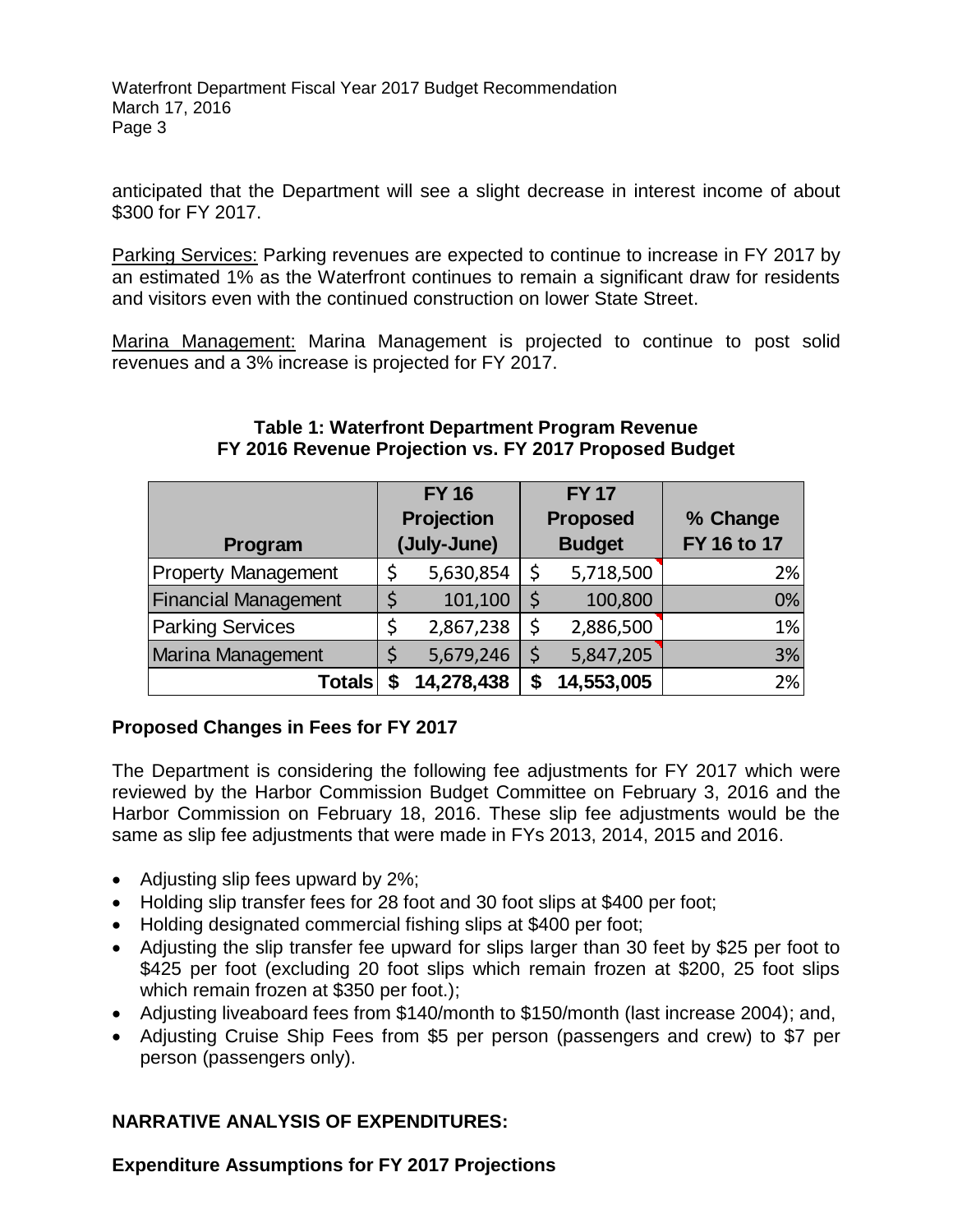Expenditures for FY 2017 are detailed at the consolidated level in Table 2 below. The FY 2017 budget is primarily status quo with minor proposed changes in a number of expenditure categories which are outlined below. Overall the Waterfront Department is looking at an overall 2.5% increase in expenditures in FY 2017.

| <b>Description</b>                 | FY 16 Budget |            | FY 17 Proposed<br><b>Budget</b> |            | % Change             |
|------------------------------------|--------------|------------|---------------------------------|------------|----------------------|
|                                    |              |            |                                 |            | <b>FY16 vs. FY17</b> |
| <b>Total Salaries and Benefits</b> | \$           | 6,272,587  | \$                              | 6,531,948  | 4.1%                 |
| <b>Allocated Costs</b>             | \$           | 1,257,973  | \$                              | 1,350,937  | 7.4%                 |
| <b>Supplies &amp; Services</b>     | \$           | 2,759,181  | \$                              | 2,921,728  | 5.9%                 |
| Community Promotions (1)           | \$           | 139,252    | \$                              | 143,322    | 2.9%                 |
| Transfers to Capital (2)           | \$           | 1,453,144  | \$                              | 1,190,000  | $-18.1%$             |
| Transfer to Harbor Patrol Vessel   |              |            |                                 |            | 100.0%               |
| <b>Replacement Fund</b>            | \$           | 75,000     | \$                              | 150,000    |                      |
| Non-Capitalized Outlays (3)        | \$           | 110,500    | \$                              | 220,500    | 99.5%                |
| <b>Beach Lifeguard Service</b>     | \$           | 101,337    | \$                              | 106,922    | 5.5%                 |
| <b>Subtotal</b>                    | \$           | 12,168,974 | \$                              | 12,615,357 | 3.7%                 |
| Other                              |              |            |                                 |            |                      |
| Principal - 581100                 | \$           | 1,085,888  | \$                              | 1,081,987  | $-0.4%$              |
| Interest - 581200                  | \$           | 755,732    | \$                              | 659,181    | $-12.8%$             |
| Appropriated Reserves/Fiscal       |              |            |                                 |            | 2.4%                 |
| <b>Agent Fees</b>                  | \$           | 100,000    | \$                              | 102,375    |                      |
| Total Other                        | \$           | 1,941,620  | \$                              | 1,843,543  | $-5.1%$              |
| <b>Total</b>                       | \$           | 14,110,594 | \$                              | 14,458,900 | 2.5%                 |

#### **Table 2: Waterfront Department Proposed Expenditures FY 2017 Consolidated**

(1) July 4th fireworks, Shuttle Bus

(2) Transfer to fund capital projects, patrol boat, etc.

(3) Non-capitalized equipment and computer hardware

Supplies and Services increase by 5.9% in FY 2017 a slight increase over the status quo due primarily to the proposed inclusion of Signage Program Improvements (\$15,000), increased credit card fees (\$15,000), costs associated with the remodel of the Harbor Patrol Locker Room (\$53,000). Additionally, \$40,000 is proposed to be used to pay for revenue examinations which review revenues from the Department's larger percentage rent tenants and ensures compliance with lease agreements.

Transfers to Capital are the monies that are used to fund the Department's capital projects and vary by year depending on what capital projects will be undertaken by the Department. FY 2017 will see an approximately \$263,000 decrease in capital program costs. The capital program is detailed later in this memo.

Last Fiscal Year the Harbor Commission recommended and the City Council approved the establishment of a Harbor Patrol Vessel Replacement Fund with an annual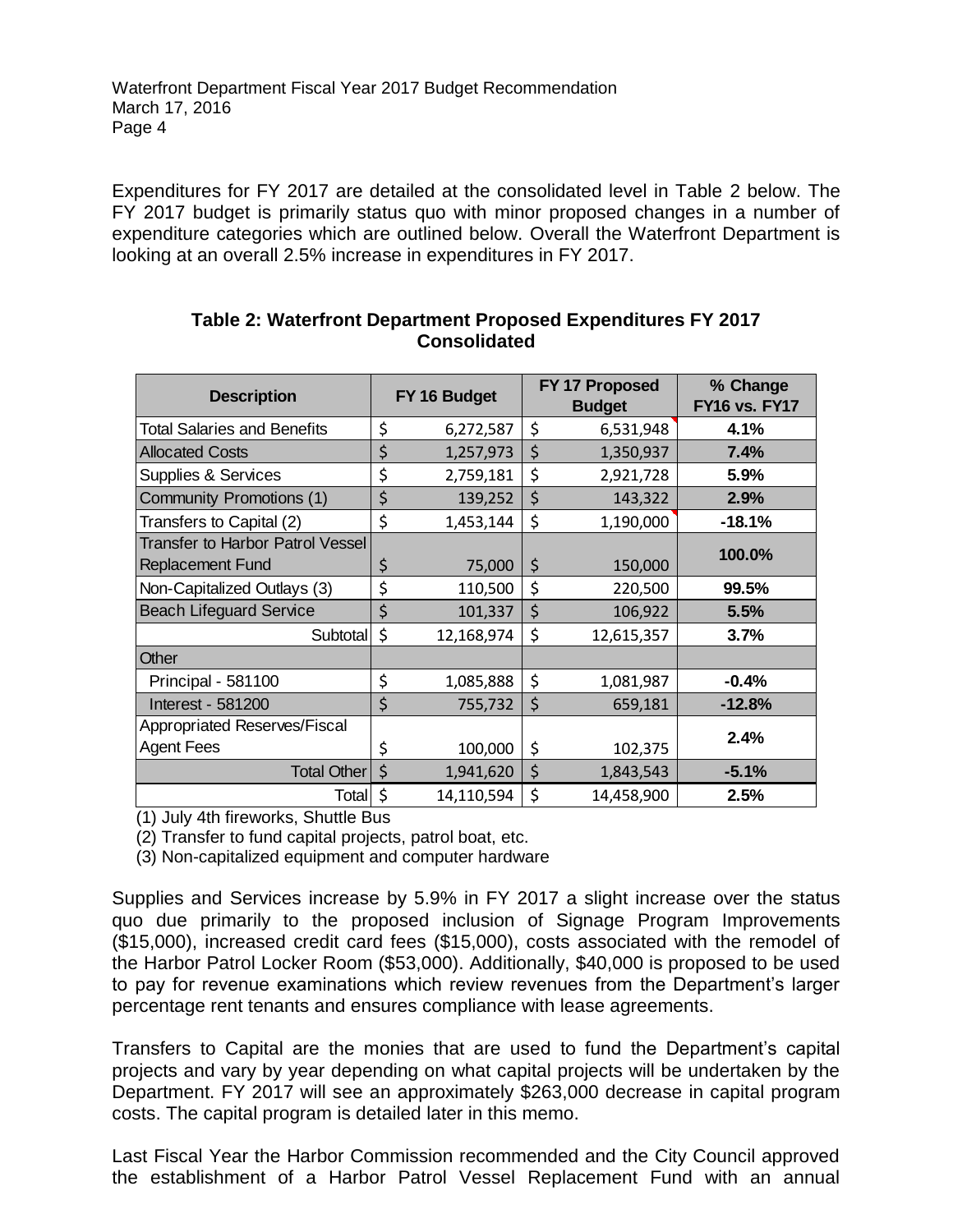Waterfront Department Fiscal Year 2017 Budget Recommendation March 17, 2016 Page 5

contribution of \$75,000. Staff is recommending that the amount be increased to \$150,000 per year to accelerate the accrual rate of the fund noting the age of the Harbor Patrol Vessels.

Non-Capitalized outlays are proposed to increase by approximately \$110,000 in FY 2017. The increase is due to much-needed equipment in Harbor Patrol including new firearms and new Self-Contained Breathing Apparatus (SCBA) to be in compliance with City Fire Department standards In addition, new security cameras and servers are need in the Stearns Wharf Kiosk and Harbor Main Kiosk.

Overall expenditures related to the Waterfront Department's debt service payments will decrease by 5.1% or, approximately \$100,000 in FY 2017 due to the Waterfront Department paying off a \$1,000,000 General Fund Loan that had a 6% interest rate.

# **OTHER DISCUSSION ITEMS:**

### **Proposed Staffing Changes**

As mentioned earlier in this report, there will be a small increase, approximately 3% in FY 2017 in salaries due to existing labor agreements in the various represented employee groups of the Waterfront Department. Staff has also requested, and received approval for the addition of a new Administrative Specialist position (accounting emphasis), the first staffing increase in over 14 years. This new position will be within the accounting division and assist with the billing and accounts receivable duties since the Department has assumed all such duties from the Finance Department. These duties include monthly billing and receipts on 1,139 boat slips and 67 leaseholds as well as revenue tracking and other important duties. The cost of the new position requires an additional \$72,000 in the salaries and benefits category. The cost of the new Administrative Specialist position would be partially offset by Waterfront expenditure savings resulting from the Department having taken over billing responsibilities from Finance in 2014.

### **Proposed Capital Program for FY 2017**

The Department is prepared to proceed with the following capital projects in FY 2017. Funding will come from surplus operating revenue at the end of FY 2016, reserves above policy in Fund 5800, a loan from the California Division of Boating and Waterways (DBW), with any necessary additional funds drawn from the Department's capital reserve (Harbor Preservation Fund). Similar to FY 2016, the 2017 capital program is focused on improving the Waterfront area for residents and visitors while at the same time maintaining and improving the working harbor for many years to come. The Department will draw down an additional \$1,974,788 of the loan from the California Division of Boating and Waterways (DBW) for the construction of Phase 7: E, F, and G fingers.